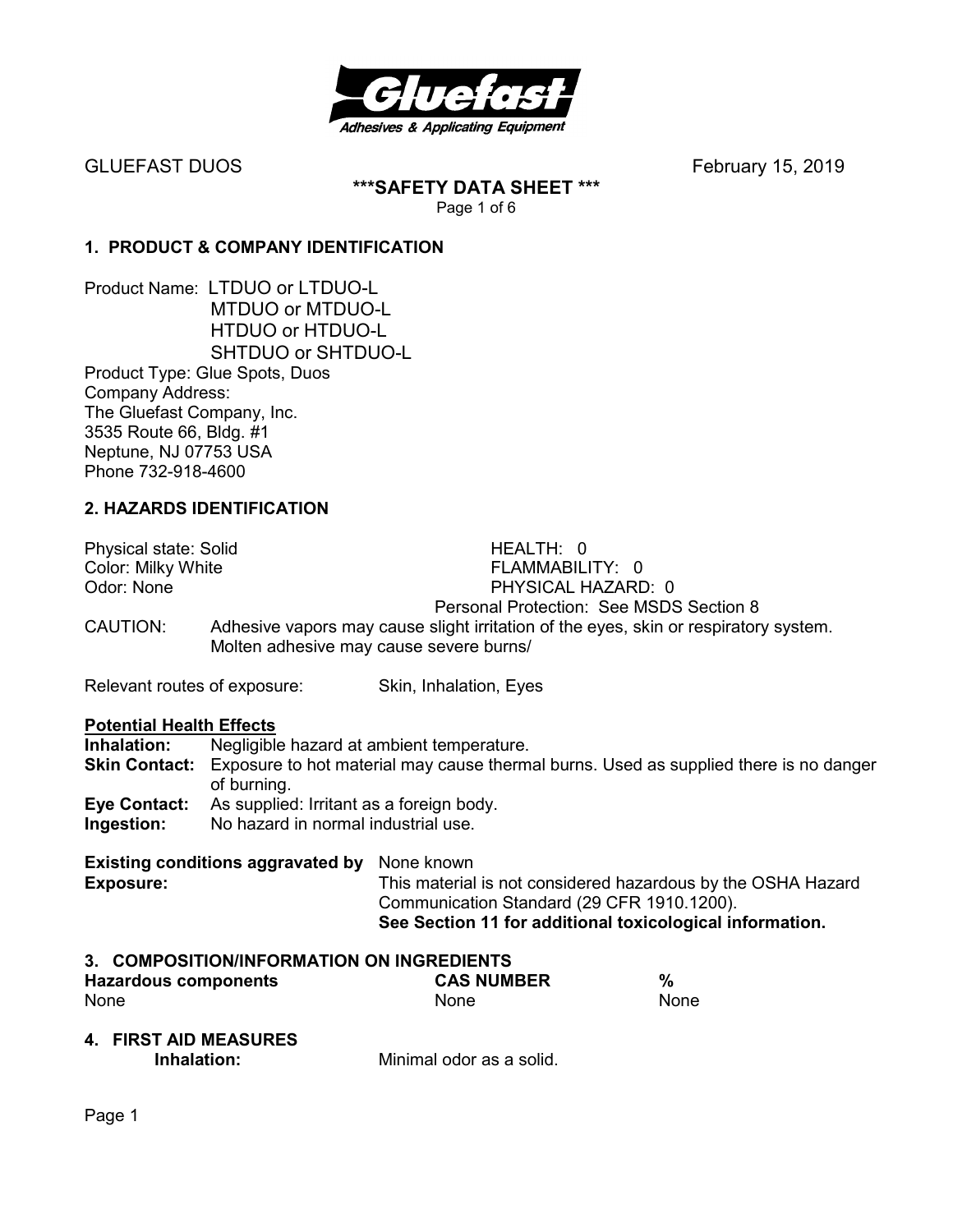

### **\*\*\*SAFETY DATA SHEET \*\*\***

Page 2 of 6

| <b>Skin contact:</b> | Remove carefully and treat as needed.                                     |
|----------------------|---------------------------------------------------------------------------|
| Eye contact:         | Remove as foreign body. Avoid contact with eyes. Wear chemical goggles if |
|                      | there is likelihood of contact with eyes.                                 |
| Ingestion:           | Call physician at once.                                                   |

**5. FIRE FIGHTING MEASURES Flash point:**  $\rightarrow$ 450 F (Cleveland Open Cup)<br> **Auto ignition temperature:** Unknown **Auto ignition temperature:** Unknown<br> **Flammable/Explosive limits - lower:** Not applicable **Flammable/Explosive limits - lower: Flammable/Explosive limits** – **upper:** Not applicable **Extinguishing media:** CO2; Dry chemical<br> **Special firefighting procedures:** No special procedures are required. **Special firefighting procedures: Unusual fire or explosion hazards:** Not applicable **Hazardous combustion products:** Not applicable

#### **6. ACCIDENTAL RELEASE MEASURES**

Use personal protection recommended in Section 8, isolate the hazard area and deny entry to unnecessary and unprotected personnel.

| <b>Environmental precautions:</b> | For safety and environmental precautions, please<br>review entire Material Safety Data Sheet for<br>necessary information.              |
|-----------------------------------|-----------------------------------------------------------------------------------------------------------------------------------------|
| <b>Clean-up methods:</b>          | Scrape up and collect in suitable containers for<br>disposal. Contact state or town municipalities for<br>proper disposal instructions. |
| 7. HANDLING AND STORAGE           |                                                                                                                                         |
| Handling:                         | Store in a cool, dry area at room temperature.                                                                                          |
| Storage:                          | Store in a cool, dry area 20-100 F. Shelf life minimum<br>of 12 months.                                                                 |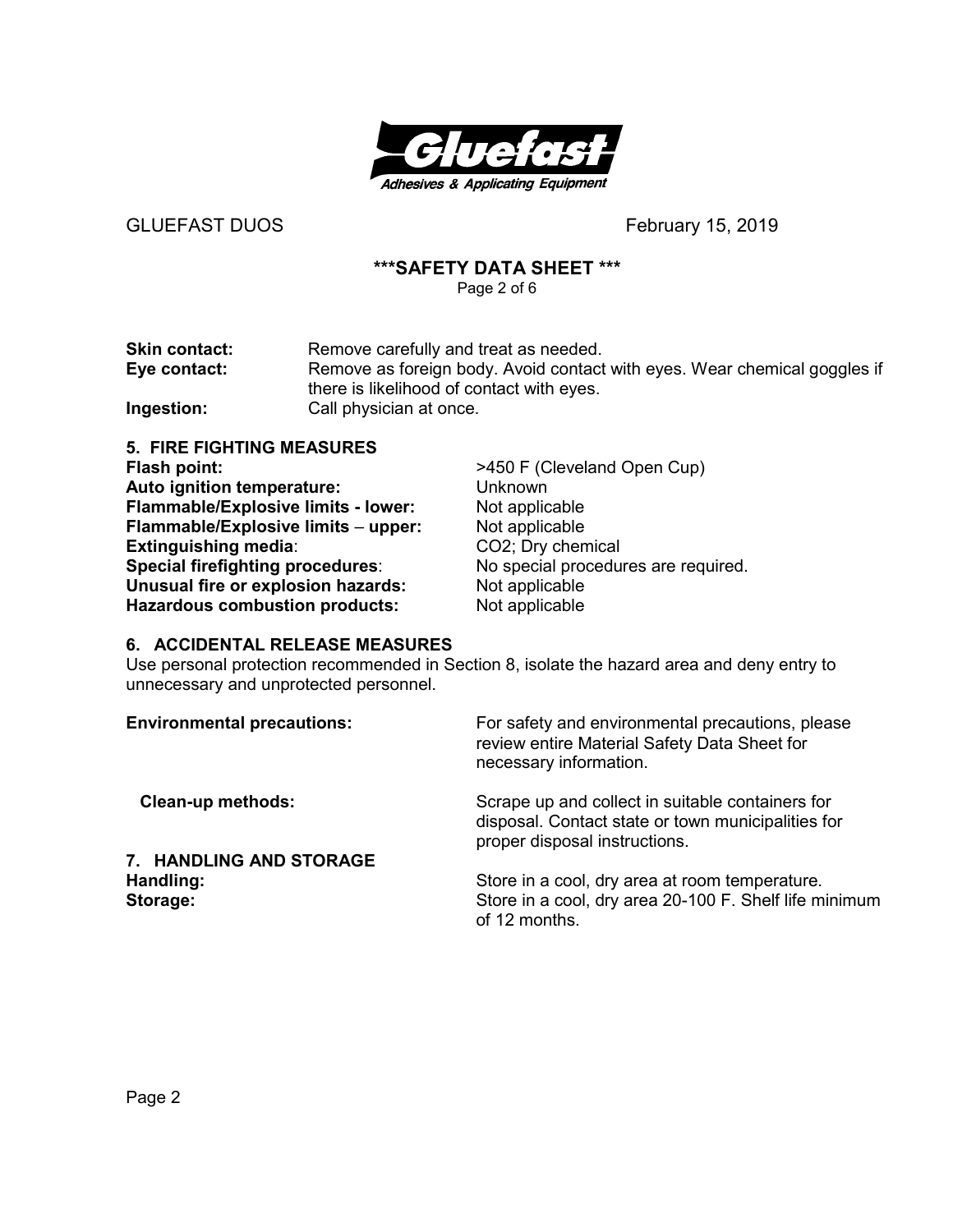

# GLUEFAST DUOS **BEEXITY**GLUEFAST DUOS **February 15, 2019**

## **\*\*\*SAFETY DATA SHEET \*\*\***

Page 3 of 6

#### **8. EXPOSURE CONTROLS/PERSONAL PROTECTION**

**Employers should complete an assessment of all workplaces to determine the need for, and selection of, proper exposure controls and protective equipment for each task performed.** 

| <b>Hazardous components</b> | <b>ACGIH TLV</b> |      | <b>OSHA PEL AIHA WEEL OTHER</b> |      |
|-----------------------------|------------------|------|---------------------------------|------|
| None                        | <b>None</b>      | None | None                            | None |
| _                           | .                |      |                                 |      |

| <b>Engineering controls:</b>               | Local; General                                           |
|--------------------------------------------|----------------------------------------------------------|
| <b>Respiratory protection:</b>             | Avoid prolonged or repeated breathing of vapor or mists. |
|                                            | If exposure may or does exceed occupational exposure     |
|                                            | limits, use a NIOSH approved respirator to prevent       |
|                                            | overexposure.                                            |
| <b>Eyeface protection:</b>                 | Avoid contact with eyes. Wear chemical goggles if there  |
|                                            | is likelihood of contact with eyes.                      |
| <b>Skin protection:</b>                    | Thermally resistant gloves should be worn. Employee      |
|                                            | must wear appropriate protective clothing and equipment  |
|                                            | to prevent any possibility of skin contract with this    |
|                                            | substance. Change/Removal of clothing is not required    |
|                                            | unless molten adhesive has been splashed on clothing     |
|                                            | and passes through fabric.                               |
| 9. PHYSICAL AND CHEMICAL PROPERTIES        |                                                          |
| <b>Physical state:</b>                     | Solid                                                    |
| Color:                                     | Milky White                                              |
| Odor:                                      | Mild rosin-like                                          |
| <b>Odor threshold:</b>                     | Not available                                            |
| Ph:                                        | Not available                                            |
| <b>Vapor Pressure:</b>                     | <b>NIL</b>                                               |
| <b>Boiling Point/range:</b>                | >500 F                                                   |
| <b>Melting Point/range:</b>                | Not Applicable                                           |
| Specific gravity:                          | 0.95                                                     |
| Vapor density:                             | <b>NIL</b>                                               |
| <b>Flash Point:</b>                        | >450 F (Cleveland Open Cup)                              |
| <b>Flammable/Explosive limits - lower:</b> | Not applicable                                           |
| Flammable/Explosive limits - upper:        | Not applicable                                           |
| <b>Autoignition temperature:</b>           | Unknown                                                  |
| <b>Evaporation rate:</b>                   | NIL (Water)                                              |
| <b>Solubility in water:</b>                | Insoluble                                                |
| Partition coefficient (n-octanol/water)    | Not applicable                                           |
| <b>VOC content:</b>                        | <b>NIL</b>                                               |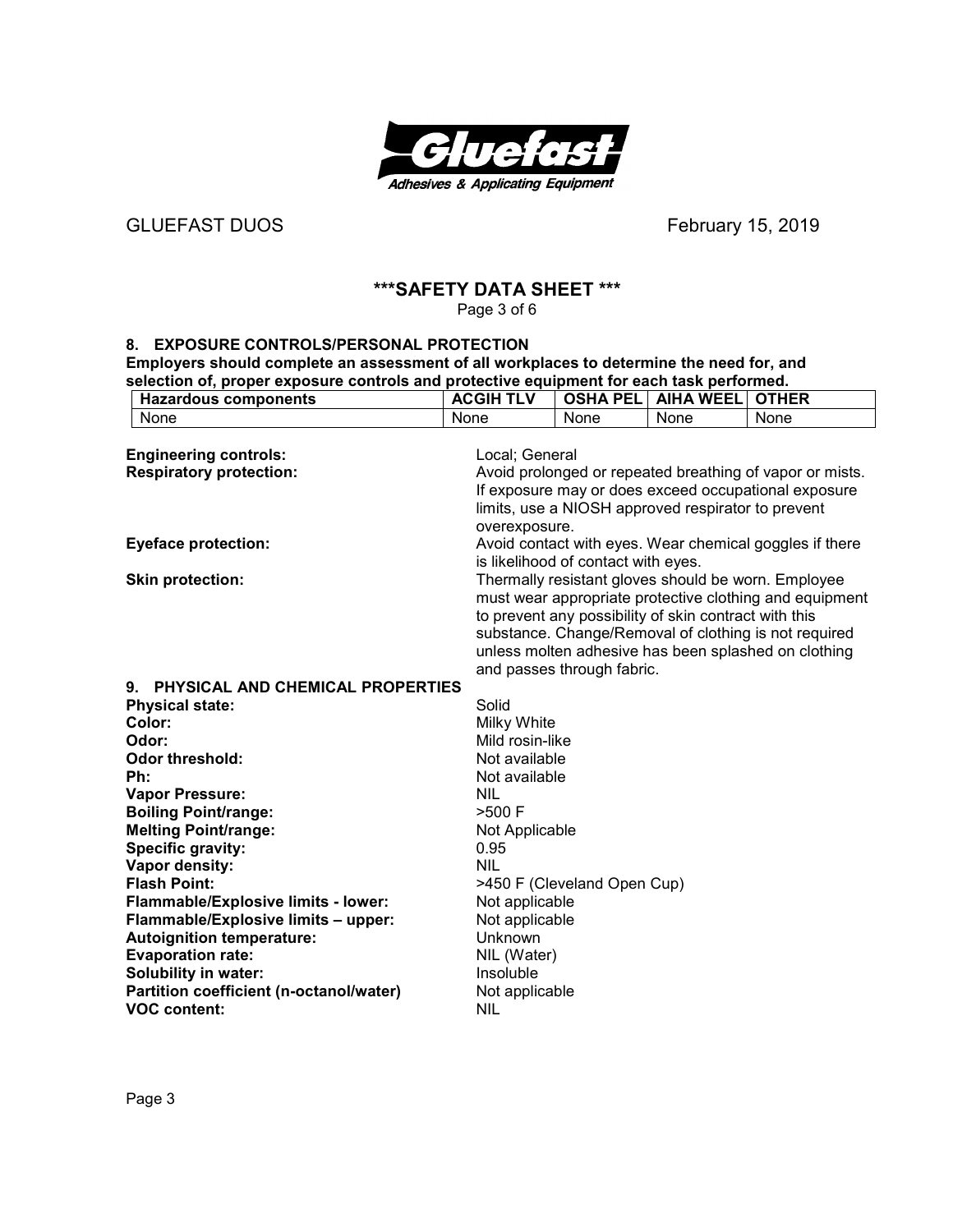

# **\*\*\*SAFETY DATA SHEET \*\*\***

Page 4 of 6

## **10. STABILITY AND REACTIVITY**

| Stability                        | Stable                           |
|----------------------------------|----------------------------------|
| Hazardous reactions:             | Will not occur.                  |
| Hazardous decomposition products | Carbon monoxide, carbon dioxide. |
|                                  |                                  |
| Incompatible materials:          | None                             |
| Conditions to avoid:             | None Known                       |
|                                  |                                  |

#### **11. TOXICOLOGICAL INFORMATION**

| Hazardous components NTB Carcinogen |      | <b>IARC Carcinogen</b>                         | <b>OSHA Carcinogen</b><br>(Specifically Regulated) |
|-------------------------------------|------|------------------------------------------------|----------------------------------------------------|
| None                                | None | None                                           | none                                               |
|                                     |      |                                                |                                                    |
| Hazardous components                |      | <b>Health Effects/</b><br><b>Target Organs</b> |                                                    |
| <b>None</b>                         |      | none                                           |                                                    |

#### **12. ECOLOGICAL INFORMATION**

| Ecological information:                           | Not available                                                                                                                                                                                                                                                                                                  |
|---------------------------------------------------|----------------------------------------------------------------------------------------------------------------------------------------------------------------------------------------------------------------------------------------------------------------------------------------------------------------|
| <b>13. DISPOSAL CONSIDERATIONS</b>                |                                                                                                                                                                                                                                                                                                                |
|                                                   | Information provided is for unused product only.                                                                                                                                                                                                                                                               |
| Recommended method of disposal:                   | Waste disposal should be in accordance with<br>existing federal, state and local environmental<br>regulations. Empty containers may contain product<br>residue; follow MSDS and label warnings even after<br>they have been emptied. Contact state or town<br>municipalities for proper disposal instructions. |
| Hazardous waste number:                           |                                                                                                                                                                                                                                                                                                                |
| <b>14. TRANSPORT INFORMATION</b>                  |                                                                                                                                                                                                                                                                                                                |
| U.S. Department of Transportation Ground (49 CFR) |                                                                                                                                                                                                                                                                                                                |
| Proper shipping name:                             | LTDUO-1M, LTDUO-6M, LTDUO-L<br>MTDUO-1M, MTDUO-6M, MTDUO-L<br>HTDUO-1M, HTDUO-6M, HTDUO-L<br>SHTDUO-1M, SHTDUO-6M, HTDUO-6M                                                                                                                                                                                    |
| Hazard class or division:                         | <b>None</b>                                                                                                                                                                                                                                                                                                    |

Page 4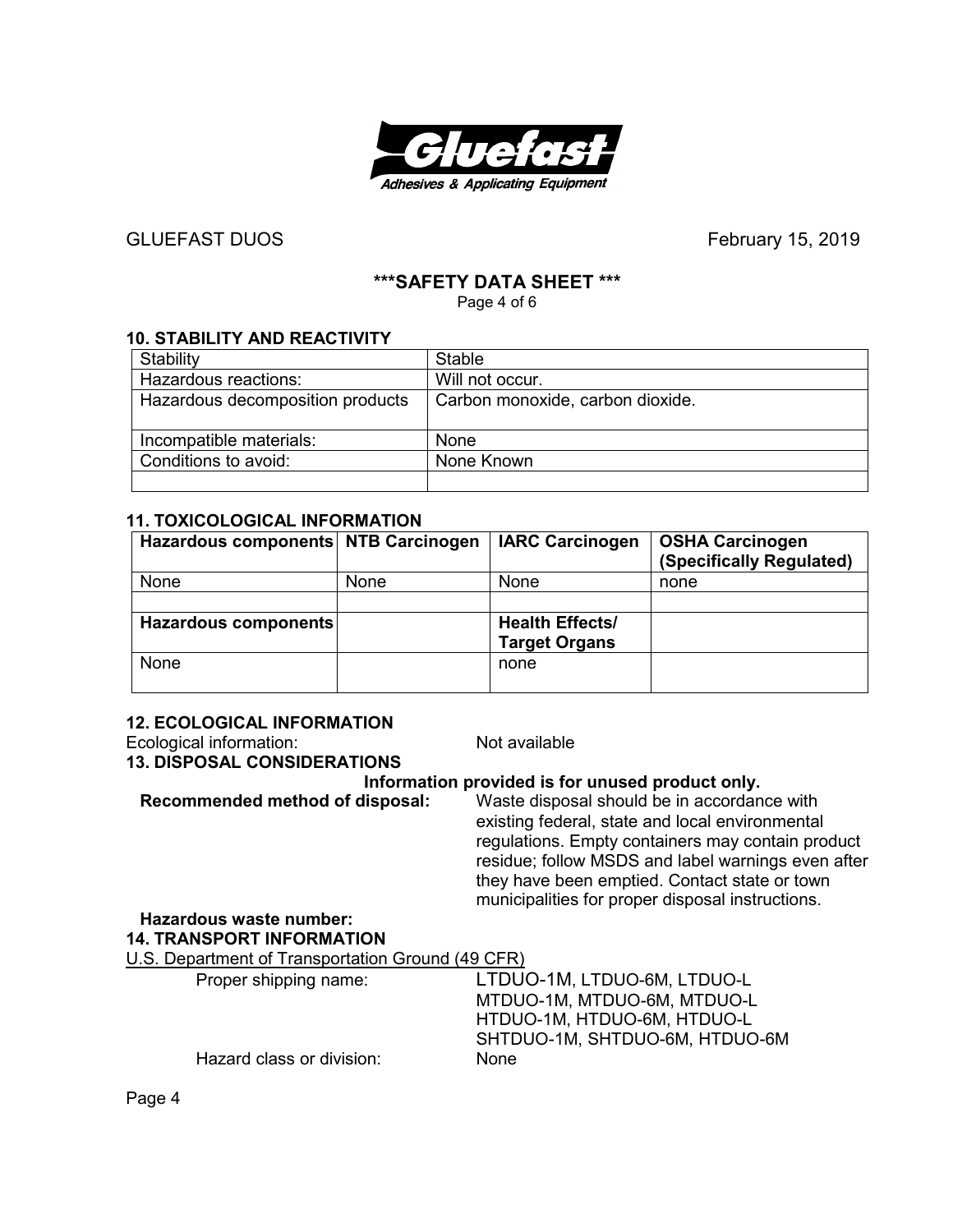

## **\*\*\*SAFETY DATA SHEET \*\*\***

Page 5 of 6

Identification number: None

Packing group: Carton

Product is not regulated, non hazardous and not restricted for transport by air or water.

#### INTERNATIONAL AIR TRANSPORTATION (ICAO/IATA)

 Hazard class or division: None Identification number: None<br>
Packing group: Carton Packing group:

 Proper shipping name: LTDUO-1M, LTDUO-6M, LTDUO-L MTDUO-1M, MTDUO-6M, MTDUO-L HTDUO-1M, HTDUO-6M, HTDUO-L SHTDUO-1M, SHTDUO-6M, HTDUO-6M

Product is not regulated, non hazardous and not restricted for transport by air.

#### WATER TRANSPORTATION (IMO/MDG)

| Proper shipping name:     | LTDUO-1M, LTDUO-6M, LTDUO-L                                                               |
|---------------------------|-------------------------------------------------------------------------------------------|
|                           | MTDUO-1M, MTDUO-6M, MTDUO-L                                                               |
|                           | HTDUO-1M, HTDUO-6M, HTDUO-L                                                               |
|                           | SHTDUO-1M, SHTDUO-6M, HTDUO-6M                                                            |
| Hazard class or division: | <b>None</b>                                                                               |
| Identification number:    | <b>None</b>                                                                               |
| Packing group:            | Carton                                                                                    |
| Exceptions:               | None                                                                                      |
|                           | Product is not requisited, non bezardeus and not restricted for transport by sir or water |

Product is not regulated, non hazardous and not restricted for transport by air or water.

Page 5